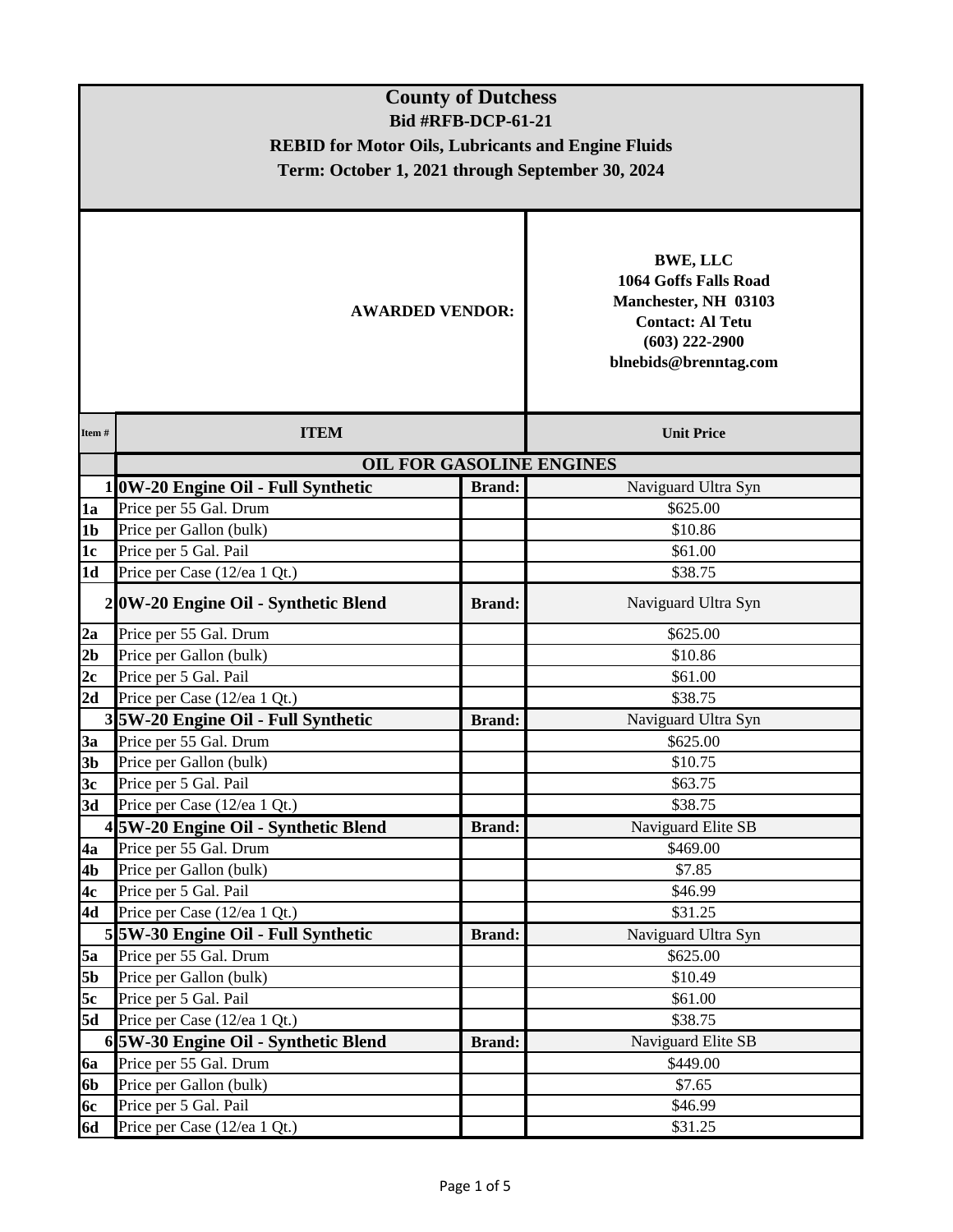|                 | 7 10W-30 Engine Oil - Full Synthetic                | <b>Brand:</b> | Mobil 1 10W30       |  |  |
|-----------------|-----------------------------------------------------|---------------|---------------------|--|--|
| 7a              | Price per 55 Gal. Drum                              |               | \$1,250.00          |  |  |
| <b>7b</b>       | Price per Gallon (bulk)                             |               | \$22.73             |  |  |
| 7c              | Price per 5 Gal. Pail                               |               | \$126.67            |  |  |
| 7d              | Price per Case (12/ea 1 Qt.)                        |               | \$76.00             |  |  |
|                 | 8 10W-30 Engine Oil - Synthetic Blend               | <b>Brand:</b> | Naviguard Elite SB  |  |  |
| <b>8a</b>       | Price per 55 Gal. Drum                              |               | \$449.00            |  |  |
| 8b              | Price per Gallon (bulk)                             |               | \$7.65              |  |  |
| <b>8c</b>       | Price per 5 Gal. Pail                               |               | \$46.99             |  |  |
| <b>8d</b>       | Price per Case (12/ea 1 Qt.)                        |               | \$31.25             |  |  |
|                 | 9 10W-40 Engine Oil                                 | <b>Brand:</b> | Naviguard 10W40     |  |  |
| <b>9a</b>       | Price per 55 Gal. Drum                              |               | \$495.00            |  |  |
| 9 <sub>b</sub>  | Price per Gallon (bulk)                             |               | \$8.69              |  |  |
| 9c              | Price per 5 Gal. Pail                               |               | \$52.05             |  |  |
| <b>9d</b>       | Price per Case (12/ea 1 Qt.)                        |               | \$36.56             |  |  |
|                 | 10 SAE 30 Engine Oil                                | <b>Brand:</b> | Naviguard 30        |  |  |
|                 | 10a Price per 55 Gal. Drum                          |               | \$472.50            |  |  |
| 10 <sub>b</sub> | Price per Gallon (bulk)                             |               | \$8.59              |  |  |
| 10 <sub>c</sub> | Price per 5 Gal. Pail                               |               | \$49.50             |  |  |
|                 | 10d Price per Case (12/ea 1 Qt.)                    |               | \$36.56             |  |  |
|                 | OIL HEAVY DUTY GASOLINE AND/OR DIESEL ENGINES       |               |                     |  |  |
|                 | 11 SAE 10 Engine Oil                                | <b>Brand:</b> | Naviguard 10        |  |  |
|                 | 11a Price per 55 Gal. Drum                          |               | \$598.67            |  |  |
|                 | 11b Price per Gallon (bulk)                         |               | \$10.25             |  |  |
| 11c             | Price per 5 Gal. Pail                               |               | \$55.00             |  |  |
|                 | 11d Price per Case (12/ea 1 Qt.)                    |               | \$33.00             |  |  |
|                 | 12 15W-40 Engine Oil - Full Synthetic               | <b>Brand:</b> | Naviguard Prem Plus |  |  |
| 12a             | Price per 55 Gal. Drum                              |               | \$538.25            |  |  |
| 12 <sub>b</sub> | Price per Gallon (bulk)                             |               | \$9.15              |  |  |
| 12c             | Price per 5 Gal. Pail                               |               | \$52.50             |  |  |
|                 | 12d Price per Case (12/ea 1 Qt.)                    |               | \$34.50             |  |  |
|                 | 13 15W-40 Engine Oil - Synthetic Blend              | <b>Brand:</b> | Naviguard Prem Plus |  |  |
|                 | 13a Price per 55 Gal. Drum                          |               | \$538.25            |  |  |
|                 | 13b Price per Gallon (bulk)                         |               | \$9.15              |  |  |
|                 | 13c Price per 5 Gal. Pail                           |               | \$52.50             |  |  |
|                 | 13d Price per Case (12/ea 1 Qt.)                    |               | \$34.50             |  |  |
|                 | TRACTOR & OFF-ROAD EQUIPMENT MULTIPURPOSE LUBRICANT |               |                     |  |  |
|                 |                                                     |               |                     |  |  |
|                 | 14 Universal Tractor Fluid (UTF)                    | <b>Brand:</b> | Naviguard           |  |  |
|                 | 14a Price per 55 Gal. Drum                          |               | \$479.00            |  |  |
|                 | 14b Price per Gallon (bulk)                         |               | \$8.25              |  |  |
| 14c             | Price per 5 Gal. Pail                               |               | \$48.75             |  |  |
|                 | 14d Price per Case (12/ea 1 Qt.)                    |               | \$31.50             |  |  |
|                 | FOUR SEASON ALL-WEATHER HYDRAULIC FLUID             |               |                     |  |  |
|                 | 15 ISO Grade A W-32 Hydraulic Fluid                 | <b>Brand:</b> | Naviguard Prem      |  |  |
| 15a             | Price per 55 Gal. Drum                              |               | \$425.00            |  |  |
| 15 <sub>b</sub> | Price per Gallon (bulk)                             |               | \$7.10              |  |  |
|                 | 15c Price per 5 Gal. Pail                           |               | \$42.50             |  |  |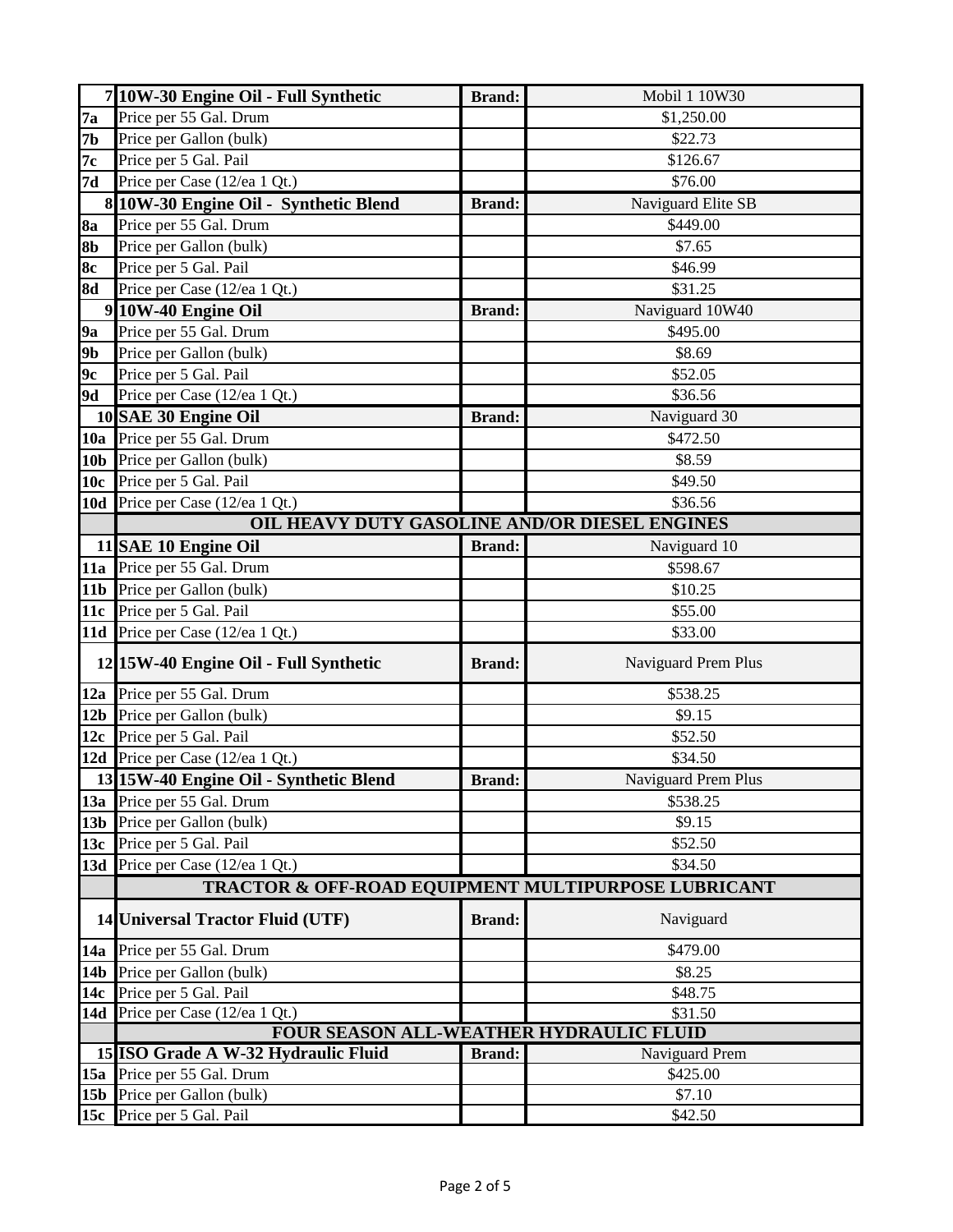|                 | 16 ISO Grade A W-46 Hydraulic Fluid                                                                                                                                        | <b>Brand:</b> | Naviguard Prem      |  |  |  |
|-----------------|----------------------------------------------------------------------------------------------------------------------------------------------------------------------------|---------------|---------------------|--|--|--|
|                 | 16a Price per 55 Gal. Drum                                                                                                                                                 |               | \$425.00            |  |  |  |
| <b>16b</b>      | Price per Gallon (bulk)                                                                                                                                                    |               | \$7.10              |  |  |  |
| <b>16c</b>      | Price per 5 Gal. Pail                                                                                                                                                      |               | \$42.50             |  |  |  |
|                 | 17 ISO Grade A W-68 Hydraulic Fluid                                                                                                                                        | <b>Brand:</b> | Naviguard Prem      |  |  |  |
| 17a             | Price per 55 Gal. Drum                                                                                                                                                     |               | \$425.00            |  |  |  |
| 17 <sub>b</sub> | Price per Gallon (bulk)                                                                                                                                                    |               | \$7.10              |  |  |  |
| 17c             | Price per 5 Gal. Pail                                                                                                                                                      |               | \$42.50             |  |  |  |
|                 | <b>AUTOMATIC TRANSMISSION FLUID</b>                                                                                                                                        |               |                     |  |  |  |
|                 | 18 Kendell VersaTrans <sup>®</sup> ATF or approved equal                                                                                                                   | <b>Brand:</b> | Naviguard Ultra Syn |  |  |  |
| <b>18a</b>      | Price per 55 Gal. Drum                                                                                                                                                     |               | \$726.15            |  |  |  |
| <b>18b</b>      | Price per Gallon (bulk)                                                                                                                                                    |               | \$12.49             |  |  |  |
| 18c             | Price per 5 Gal. Pail                                                                                                                                                      |               | \$70.75             |  |  |  |
|                 | <b>18d</b> Price per Case (12/ea 1 Qt.)                                                                                                                                    |               | \$43.49             |  |  |  |
|                 | 19 BG® Synthetic ATF or approved equal                                                                                                                                     | <b>Brand:</b> | Naviguard Ultra     |  |  |  |
| 19a             | Price per 55 Gal. Drum                                                                                                                                                     |               | \$726.15            |  |  |  |
| 19 <sub>b</sub> | Price per Gallon (bulk)                                                                                                                                                    |               | \$12.49             |  |  |  |
| 19c             | Price per 5 Gal. Pail                                                                                                                                                      |               | \$70.75             |  |  |  |
|                 | 19d Price per Case (12/ea 1 Qt.)                                                                                                                                           |               | \$43.49             |  |  |  |
|                 | 20 TES 295™ or approved equal*                                                                                                                                             | <b>Brand:</b> | Mobil Delvac 1      |  |  |  |
| 20a             | Price per 55 Gal. Drum                                                                                                                                                     |               | \$1,895.00          |  |  |  |
| 20 <sub>b</sub> | Price per Gallon (bulk)                                                                                                                                                    |               | \$34.45             |  |  |  |
| 20c             | Price per 5 Gal. Pail                                                                                                                                                      |               | \$211.95            |  |  |  |
| 20d             | Price per Case (12/ea 1 Qt.)                                                                                                                                               |               | \$123.75            |  |  |  |
| 20e             | *Allison approved and Allison approved logo; TranSynd, Autran Syn 295, Emgard 2805, Fleetrite Synthetic ATF, Mobil Delvac Synthentic ATF, HD<br>SynTran, Lubriguard MV Syn |               |                     |  |  |  |
|                 | SYNTHETIC MANUAL TRANSMISSION LUBRICANT                                                                                                                                    |               |                     |  |  |  |
|                 | 21 Synthetic SAE 50 Lubricant                                                                                                                                              | <b>Brand:</b> | Naviguard Ultra     |  |  |  |
|                 | 21a Price per 55 Gal. Drum                                                                                                                                                 |               | \$1,182.50          |  |  |  |
|                 | 21b Price per Gallon (bulk)                                                                                                                                                |               | \$21.50             |  |  |  |
| 21c             | Price per 5 Gal. Pail                                                                                                                                                      |               | \$112.50            |  |  |  |
|                 | 21d Price per Case (12/ea 1 Qt.)                                                                                                                                           |               | \$116.25            |  |  |  |
| 21e             | Price per 120 LB Keg                                                                                                                                                       |               | \$377.99            |  |  |  |
|                 | <b>BLENDED SYNTHETIC GEAR OIL</b>                                                                                                                                          |               |                     |  |  |  |
|                 | 22 75 W - 90 Gear Oil                                                                                                                                                      | <b>Brand:</b> | Naviguard           |  |  |  |
| 22a             | Price per 120 LB Keg                                                                                                                                                       |               | \$350.00            |  |  |  |
|                 | 23 80 W - 90 Gear Oil                                                                                                                                                      | <b>Brand:</b> | Naviguard           |  |  |  |
|                 | 23a Price per 120 LB Keg                                                                                                                                                   |               | \$199.99            |  |  |  |
|                 | 24 80 W - 140 Gear Oil                                                                                                                                                     | <b>Brand:</b> | Naviguard           |  |  |  |
|                 | 24a Price per 120 LB Keg                                                                                                                                                   |               | \$250.00            |  |  |  |
|                 | 25 75 W - 140 Gear Oil                                                                                                                                                     | <b>Brand:</b> | Mobil 1 Syn         |  |  |  |
| 25a             | Price per 120 LB Keg                                                                                                                                                       |               | \$799.00            |  |  |  |
|                 |                                                                                                                                                                            |               |                     |  |  |  |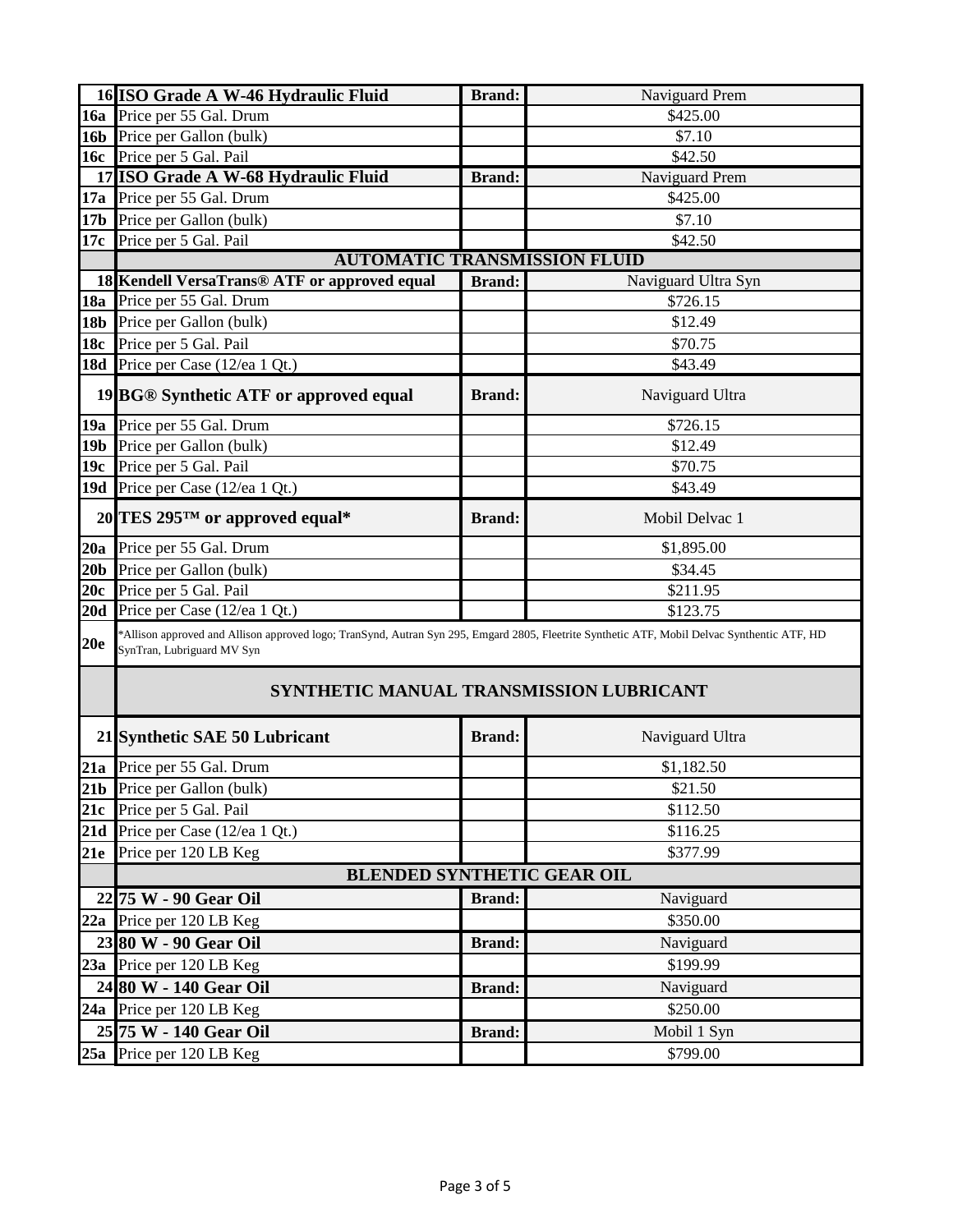|                                                                     | SYNTHETIC LITHIUM COMPLEX CHASSIS GREASE    |               |                                 |  |  |
|---------------------------------------------------------------------|---------------------------------------------|---------------|---------------------------------|--|--|
|                                                                     | 26 Synthetic Lithium Complex Chassis Grease | <b>Brand:</b> | Mobil LithSHC220<br>Mobil 1 Syn |  |  |
| 26a                                                                 | Price per 120 LB Keg                        |               | \$809.16                        |  |  |
| 26 <sub>b</sub>                                                     | Price per 14 oz. tube                       |               | \$6.05                          |  |  |
|                                                                     | <b>DIESEL EXHAUST FLUID</b>                 |               |                                 |  |  |
|                                                                     | <b>27 ITEM</b>                              | <b>Brand:</b> | <b>Ultra Pure</b>               |  |  |
| 27a                                                                 | Price per Gallon (bulk)                     |               | \$1.99                          |  |  |
|                                                                     | <b>EXTENDED LIFE COOLANT</b>                |               |                                 |  |  |
|                                                                     | 28 ITEM                                     | <b>Brand:</b> | Peak Global Lifetime            |  |  |
| 28a                                                                 | Price per 55 Gal. Drum                      |               | \$345.00                        |  |  |
|                                                                     | <b>ANTIFREEZE EXTENDED LIFE</b>             |               |                                 |  |  |
|                                                                     | 29 ITEM                                     | <b>Brand:</b> | Zerex                           |  |  |
|                                                                     | 29a Price per Gallon (bulk)                 |               | \$6.99                          |  |  |
| See RFB-DCP-61-21 specifications for detailed terms and conditions. |                                             |               |                                 |  |  |